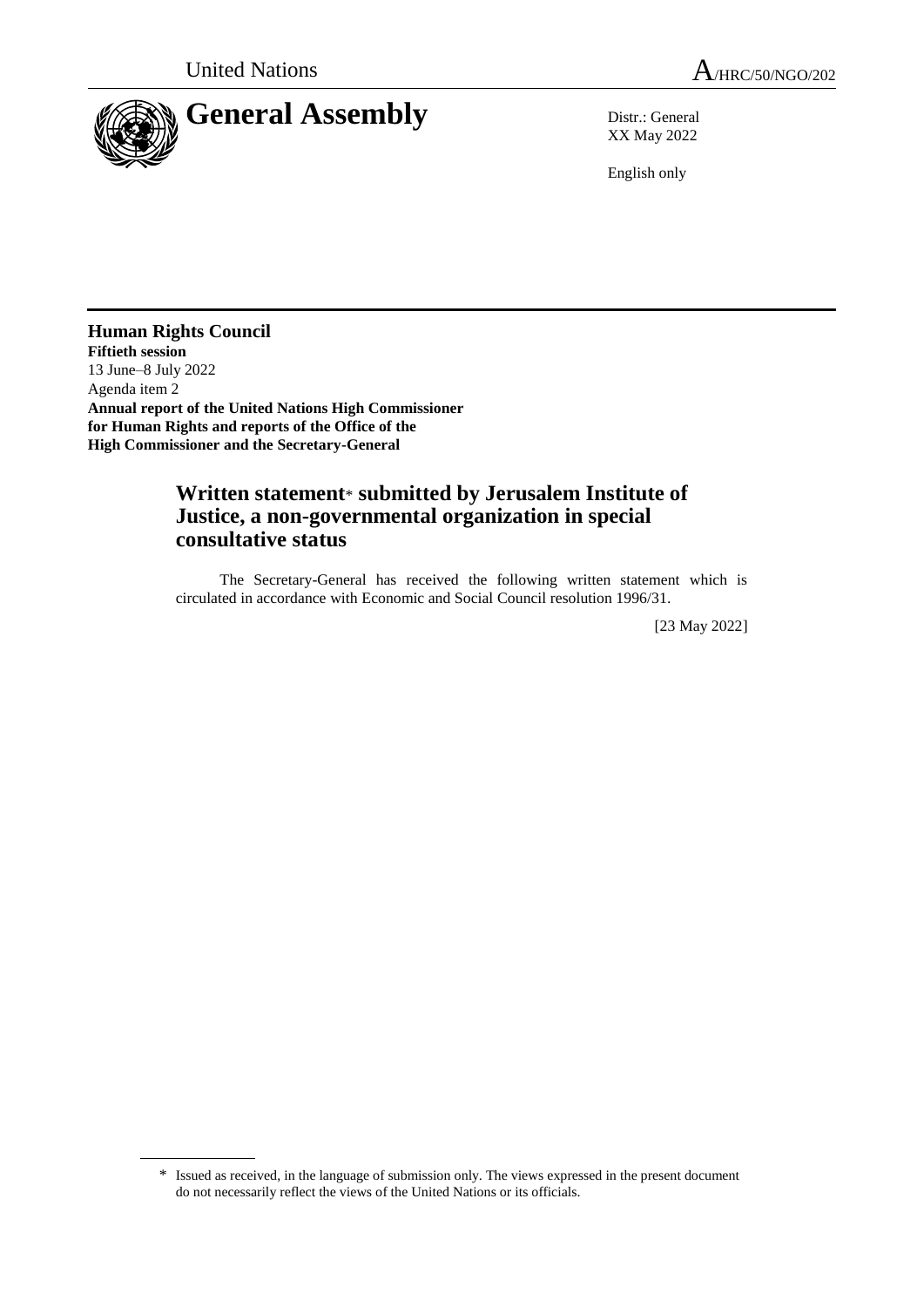## **Stop the Apartheid Lie!**

We, the Jerusalem Institute of Justice, an Israeli NGO fighting to promote human rights, defend democracy, and improve the overall quality of life for Israelis and Palestinians alike, find it of the utmost importance to reject the so-called independent commission of inquiry named "The United Nations Independent International Commission of Inquiry on the Occupied Palestinian Territory, including East Jerusalem, and Israel (COI)".

Israel-UN relations have known many lows throughout the years. From General Assembly resolution 3379 equating Zionism with racism, through the anti-Israel 2001 Durban World Conference against Racism which devolved into a vicious forum for Israel bashing and antisemitism, the United Nations have proven they hold an anti-Israel agenda. Through resolution upon resolution and condemnation after condemnation, the UN has shown time and time again that its founding values of universality, impartiality, objectivity, and nonselectivity, are disregarded when it comes to condemning Israel. Let us be clear, this systematic campaign is done with the intention of delegitimizing the only democracy in the middle east.

The COI was formed in the wake of the 2021 Gaza Conflict, a conflict which erupted as a result of the indiscriminate firing of rockets and mortars by the Palestinian terrorist organizations in Gaza. The formation of this COI constitutes an escalation in the UN's hostile approach towards Israel. If up until today the UN's resolutions had more of a declerative nature, this COI was formed to prepare the ground for operative steps against israel. This commission goes as far as to call upon third states to ignore Israel's sovereignty and take action in regard to the Israeli-Palestinian conflict. Furthermore, the COI was tailormade to enable the International Criminal Court to take legal action against Israel on the basis of the alleged Israeli breach of the Rome Statue.

It is enough to look at the COI's mandate to grasp its prejudice towards Israel. The biasness of the COI is especially evident in the terminology used in the text of the mandate, which designates the commission to "Investigate all underlying root causes of recurrent tensions, instability and protraction of conflict, including systematic discrimination and repression based on national, ethnic, racial or religious identity". This kind of terminology has been put forth to prepare the ground for the commission's expected false conclusion that Israel is an apartheid state. In addition, this terminology shows the commission will try to assign all the responsibility on the continuation of the conflict on Israel.

Furthermore, this commission of inquiry was assigned an extremely wide scope to investigate. Although the inquiry was formed as a response to the 2021 Gaza conflict, the scope of the investigation, as designated by its mandate, permits it to focus on issues related to the conflict since 1948. If this commission was formed as a response to the conflict in Gaza last year, why is it investigating the history of the conflict since 1948? Moreover, the terrorist organization Hamas is not mentioned even once in the resolution or the text of the mandate. This goes to show, once more, the minor role Hamas will be given in this commission's report.

This commission is of unprecedented measures. It has received an extremely large budget of millions of dollars, an unusually large staff of 18 permanent workers, and is also one of only 2 UN bodies ever created with an open-ended mandate. No other commission of inquiry has ever received a continuing mandate. Additionally, like any other "objective" UN inquiry on Israel, the choice of the inquisitors is intended to pre-determine the answer – even though this is in clear violation of UN rules. The Code of Conduct for Special Procedures Mandate-holders states very clearly that members of inquiries are required to follow to a specific code of conduct - they are supposed to uphold the highest standards of impartiality. "The work of the Council shall be guided by the principles of universality, impartiality, objectivity, and non-selectivity".